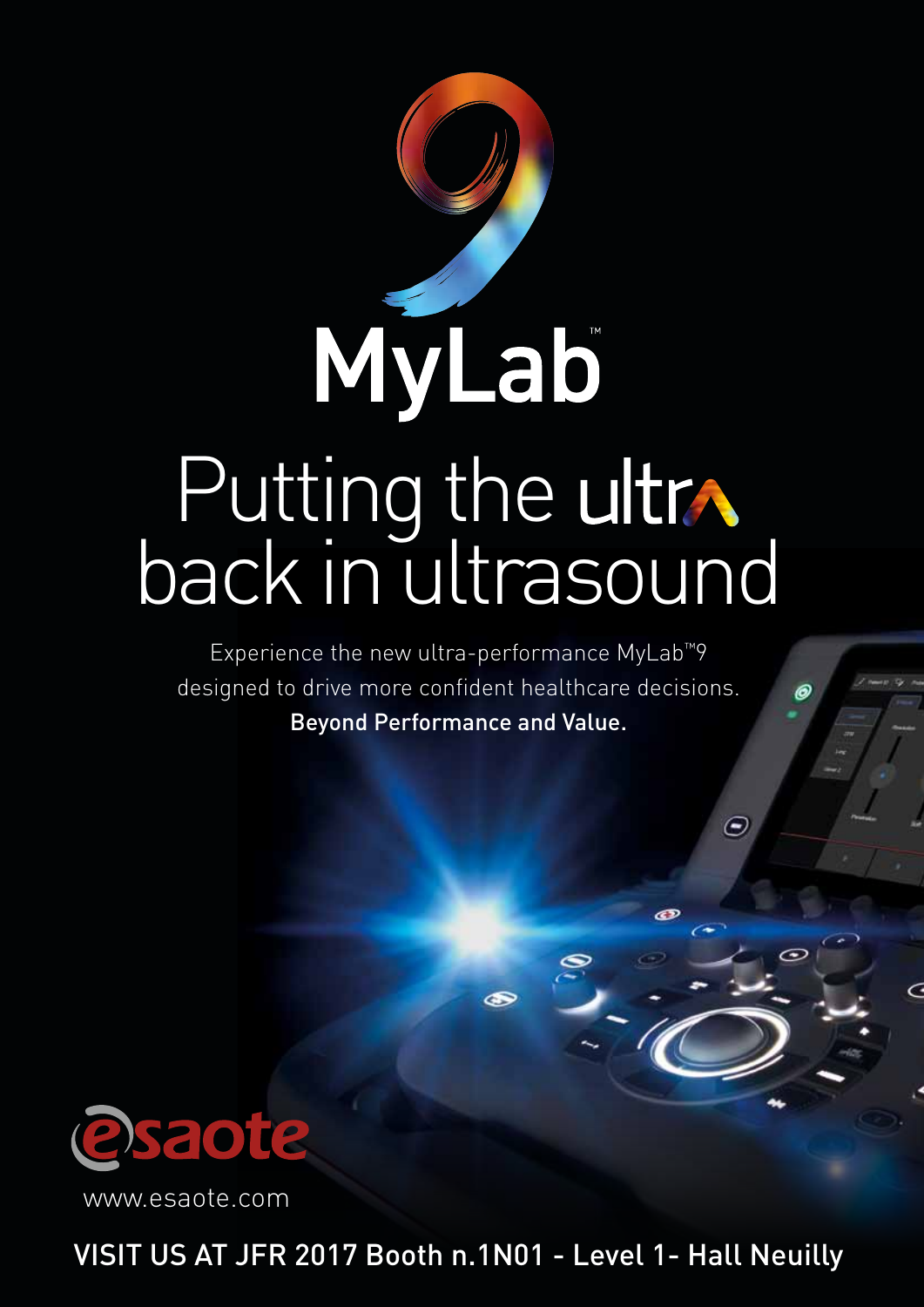## THE DI EUROPE INTERVIEW

## The importance of ultrasound in modern diagnostic and interventional radiology

*Imaging in general is an indispensable part of modern medicine, with ultrasound playing a particularly important role. Thanks to continuing technological innovations, many modern ultrasound systems now contain advanced features which previously were limited to topof-the-range models.This has contributed to the expansion of applications of the technique, now in routine use in many Point-of Care applications. Other recent advances involve fusion of real-time ultrasound images with datasets from other 3D imaging modalities such as MRI, CT & PET — an approach which is having a significant impact in interventional radiology.* 



Prof. Giancarlo Bizzarri is Head of Interventional and Diagnostic Radiology Department, Regina Apostolorum Hospital – Albano Laziale, Rome Italy . Email: gbizzarri@reginaapostolorum.it

*Prof. Giancarlo Bizzarri talks about his experiences with modern ultrasound imaging and the future potential of the technology* 

**Q** *In your opinion just how important is ultrasound in today's radiology departments and what are the main ta+sks that are best carried out by ultrasound imaging ?*

Well, let's remember first of all that ultrasound is a powerful medical imaging technology that does not

involve the use of ionizing radiation, so it is safe, has no side effects, and offers an unmatched real-time imaging capability. It is a complete diagnostic tool with clinical applications in all medical fields, and is particularly suitable for diagnostic use during pregnancy, in neonates, pediatrics and in adults. The technology can be



Figure 1. The power of ultrasound has been significantly increased over the last decade by the development of several new technologies such as color Doppler, contrast-enhanced ultrasound (CEUS), harmonic imaging and elastography.

used to examine the thorax, abdomen, heart, soft tissue, musculoskeletal structures, blood vessels, and the brain.

Over the last decade, the power of ultrasound has been significantly increased through the introduction of several technical developments, such as color-Doppler, contrast enhanced ultrasound, harmonic imaging, and elastography [Figure 1].

Nowadays, many medical specialists other than radiologists make regular use of ultrasound in their daily practice. For example, ultrasound is frequently used outside radiology departments as "point of care" or "bed-side" ultrasound while, thanks to its flexibility and ease-of-use, ultrasound has been successfully introduced in emergency departments.

But we have also to remember that such diagnostic applications are just one side of the ultrasound coin the real-time nature of ultrasound has resulted in its increasing use to guide interventional procedures.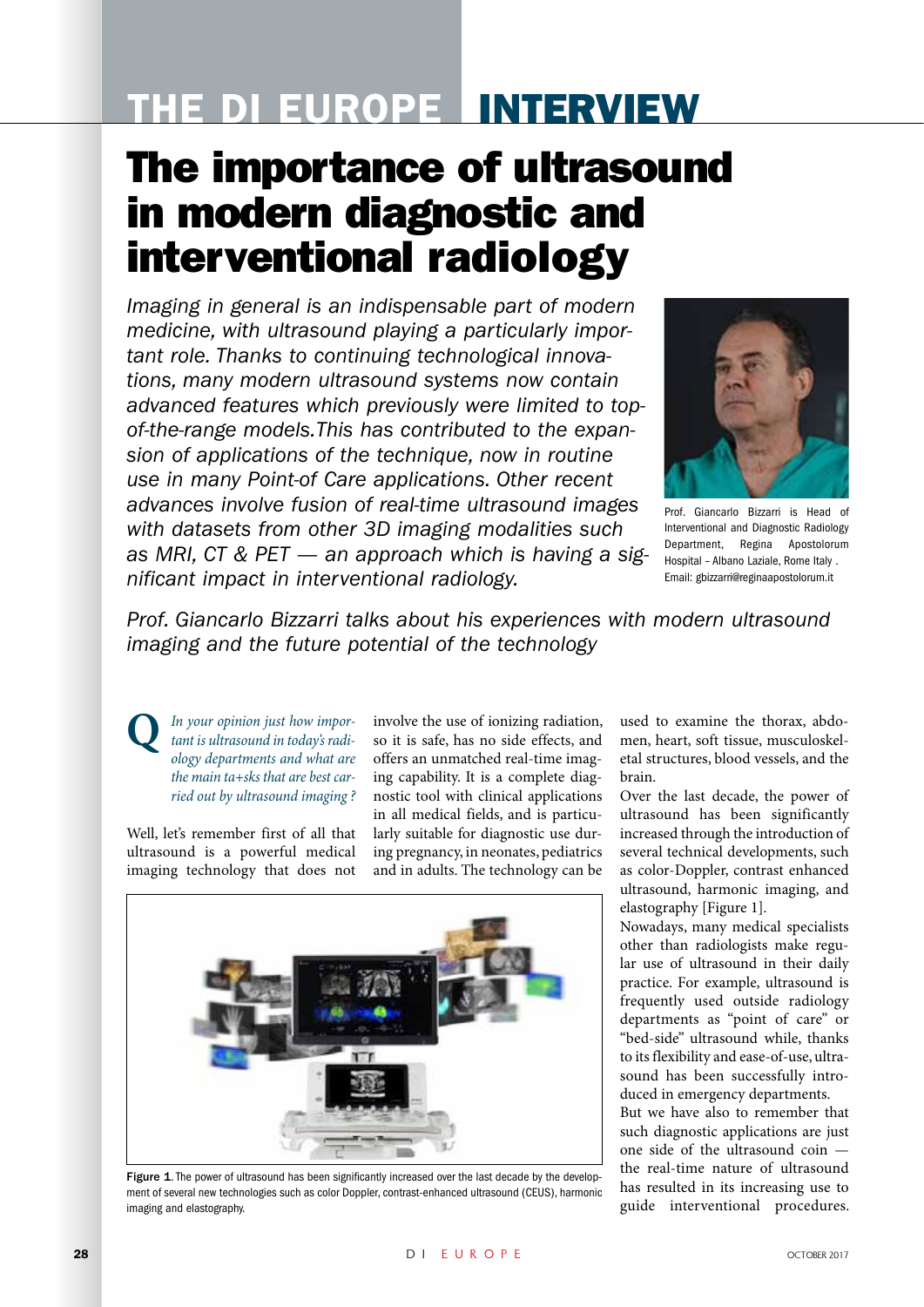For example, in our department of Interventional and Diagnostic Radiology, although the number of diagnostic ultrasound examinations has been reducing over time, 90% of all interventional procedures are now performed with the exclusive or combined use of ultrasound.

In terms of overall usage of ultrasound, the reduction in the number of ultrasound examinations carried out in the radiology department has been compensated by the increase in ultrasound in Point-of-Care applications. It should be noted however that the use of ultrasound in the radiology department has the advantage of cost-efficiency since it is possible to justify specific accessories necessary for particular applications e.g. software,, probes, etc., around a single central system that would not be possible in several different POC systems.

## **Q** *You mentioned ease-of-use of mod-ern ultrasound systems. Just how important is this?*

The constant requirement for increased productivity in hospitals, diagnostic centers and private practices has been one of the main driving forces behind the simplification of the practical use of ultrasound systems. The need for reduced costs and optimization of the available resources has been a huge



Figure 2. Modern ultrasound systems are intuitive and easy to use, with the result that the ultrasound specialist can focus on the patient, rather than on manipulating the system itself.

stimulus to the development of ultrasound instruments, one example being that advanced features which used to be only available on large top-of-the-range systems can now be found on compact and portable devices.

The widespread and growing use of ultrasound has caused industry to focus on design, ergonomics, and ease of use of systems[Figure 2]. The development of intuitive and simple user interfaces has allowed the operator to focus on the patient rather than on manipulating the system itself, with the result that

diagnostic confidence has also been increased. In addition, the introduction of purely digital scanners makes it possible to produce easy-to-use, self-adjusting equipment, which has stimulated the main semiconductor manufacturing companies to begin large-scale production of integrated circuits specially for ultrasound systems.

This has resulted in a further reduction of costs and equipment miniaturization, which in turn has led to more widespread use of advanced diagnostic technology in fields which until a few years ago were considered exotic, such as in ambulances and rescue vehicles, in playgrounds, in military applications and even in space stations.

**Q** *So looking forward now, what are the main emerging developments which are likely have an impact on everyday clinical practice?*

Diagnostic ultrasound is a varied and complex field, and some approaches are more effective than others at providing high-tech answers to current requirements in radiology. Highly promising developments include:

• Non-invasive measurement of tissue elasticity using strain elastography or shear wave techniques is highly



Figure 3. Strain elastography or shear wave techniques are highly promising for the characterization of thyroid, breast, musculoskeletal, prostate, and hepatic lesions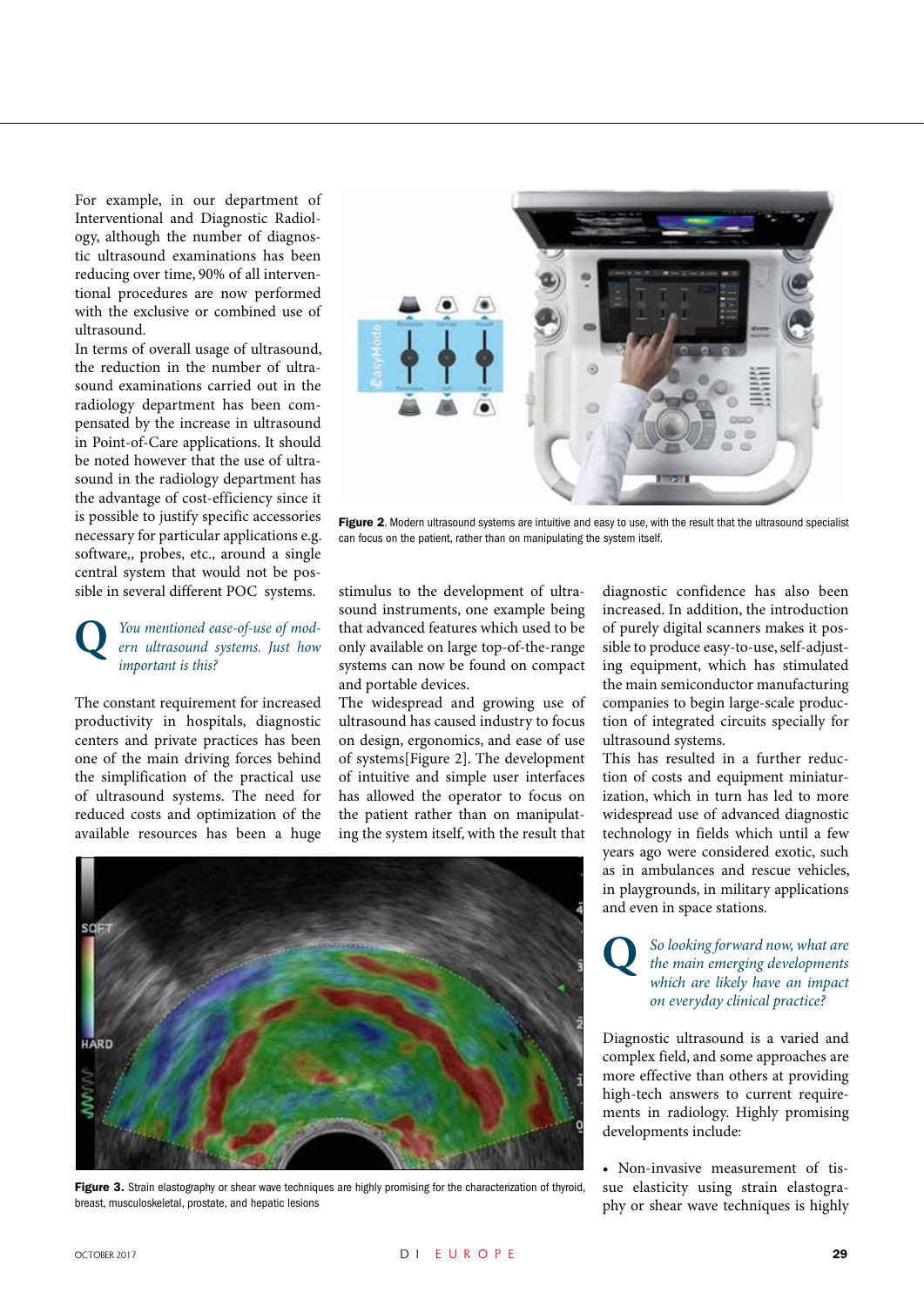

Figure 4. New algorithms for advanced hemodynamic evaluation such as Esaote microV allow the detection of low-velocity blood flow and microvascularisation, for example in thyroid lesions, breast cancer, or in the early diagnosis of degenerative rheumatic disease.

useful for the characterization of thyroid, breast, musculoskeletal, prostate, and hepatic lesions [Figure 3].

• The introduction of new algorithms for color Doppler in advanced hemodynamic analysis allows the detection of low-velocity blood flow and microvascularization, for example in the presence of thyroid lesions, breast cancer, or in the early diagnosis of degenerative rheumatic disease. [Figure 4].

• Contrast-enhanced ultrasound (CEUS) has high sensitivity, deep penetration and high resolution. In

addition, in the near future tissue-specific contrast media agents are likely to be available for a wide range of clinical applications. Speaking of contrast agents, it should be noted that there are no issues with the safety of ultrasound contrast agents. This is in contrast to the current debate on the significance of recent findings showing the deposition in the brain of gadolinium from Gadolinium Based Contrast Agents used in MRI

• Real-time image fusion techniques allow ultrasound to be spatially



Figure 5 Real-time image fusion techniques allow ultrasound to be spatially co-registered with multiple volumetric image diagnostic modalities, such as those from MRI, CT, PET, and scintigraphy,

co-registered with multiple image diagnostic modalities, such as those from MRI, CT, PET, and scintigraphy, to create a virtual environment that maximizes anatomic localization and lesion characterization [Figure 5]. This advanced multimodal imaging has applications in both diagnostics and, more importantly, in minimal-invasive surgery techniques and interventional procedures involving organs such as the liver, prostate, neck, spine, and even the lungs and head, thus increasing diagnostic and localization accuracy and reducing radiation doses, time, and costs.

**Q** *This multimodal, real-time approach combining ultrasound and MRI, PET, and CT datasets seems to be a very hot topic nowadays. Just exactly what are the main benefits of this approach?*

As I said, we can combine the top performance and exclusive solutions of ultrasound systems with the specific information offered by MRI, PET, CT, and scintigraphy. Specifically developed for interventional imaging, fusion imaging technology provides additional clarity and precision when ultrasound-guided interventional procedures are required [Figure 6].

Interventional radiology (IR) requires dedicated features and solutions to allow the optimal management of many kinds of clinical problems. In radiology, we have access to various types of imaging techniques such as MRI, CT, PET, fluoroscopy, nuclear medicine imaging, etc., but in order to provide the best patient care, it is often not enough to use just one of these techniques. Image fusion merges real-time ultrasound data such as Doppler, CEUS, and Elastosonography with the functional 3D information from other systems.

In this way, we can combine the advantages of real-time ultrasound imaging with the benefits of the other modalities, not only in the abdominal area (especially for the liver and kidneys), but also in a whole-body radiology approach that can offer benefits in pain management medicine, neurology, urology, and even endocrinology.

By merging information from different modalities, fusion imaging technology